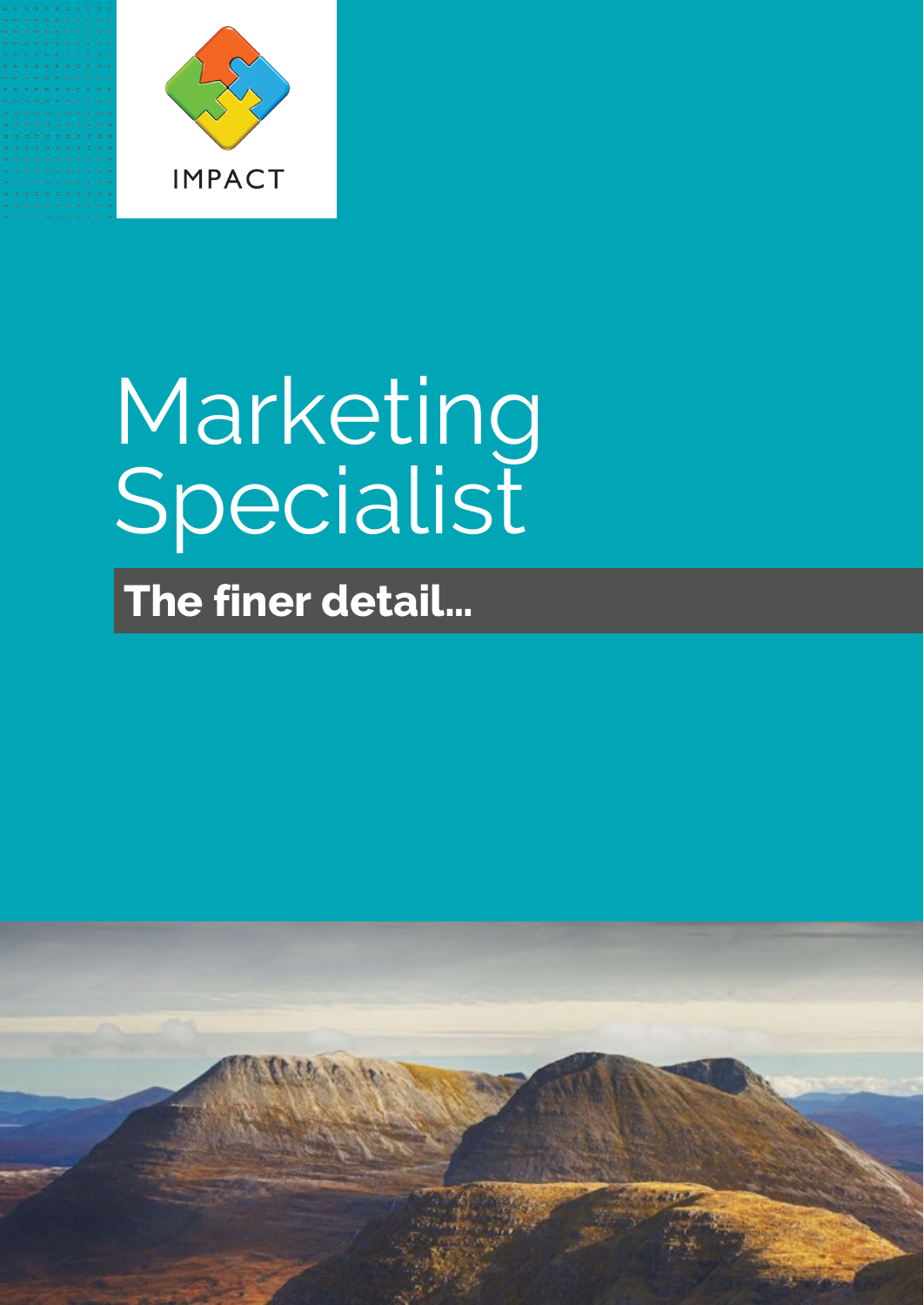

### **Read on for more info…**

**Job Title: Marketing Specialist Department: Marketing Reports to: Marketing Manager Location: Impact Americas, remote (with some office-based time if location allows)**

### **Role Summary**

Impact is offering a fabulous opportunity to work within a busy and dynamic team marketing our global business. The role is wide-ranging with a focus on supporting our marketing initiatives in US region and collaborating with the global marketing team. All of this is in service of helping us increase brand awareness and attracting clients. We are looking for a skilled and experienced individual with bags of enthusiasm and creativity!

### **Duties and Responsibilities**

- Supporting Impact's Marketing Manager in establishing and delivering a marketing strategy
- Coordination of marketing projects: communicating project deliverables, objectives and timelines to the team
- Developing and maintaining content and communications for marketing campaigns, activities and events.
- Partnering with team members on creating great new marketing content for the brand and campaign strategy
- Planning and managing local marketing initiatives by identifying, coordinating and assembling requirements, developing assignments and schedules
- Maintaining an inventory and directory of marketing materials, plus coordinating new material creation
- Discovering effective marketing and promotional channels to reach new audiences

### **Key requirements:**

- At least two years of Marketing experience
- Knowledge of traditional and digital marketing, content marketing, and social media marketing
- Strong copywriting and proofreading skills
- Solid organizational skills and detail oriented
- Creative mind with superb written and verbal communication skills
- Excellent presentation skills
- Proficiency in full Microsoft Office suite

### **Work Context**

Impact is all about 'Liberating Human Potential', through a human approach, collaboration and relationships.

You will be joining a Marketing team who are enthusiastic, ambitious, creative and fun. Laughter often finds its way into our meetings